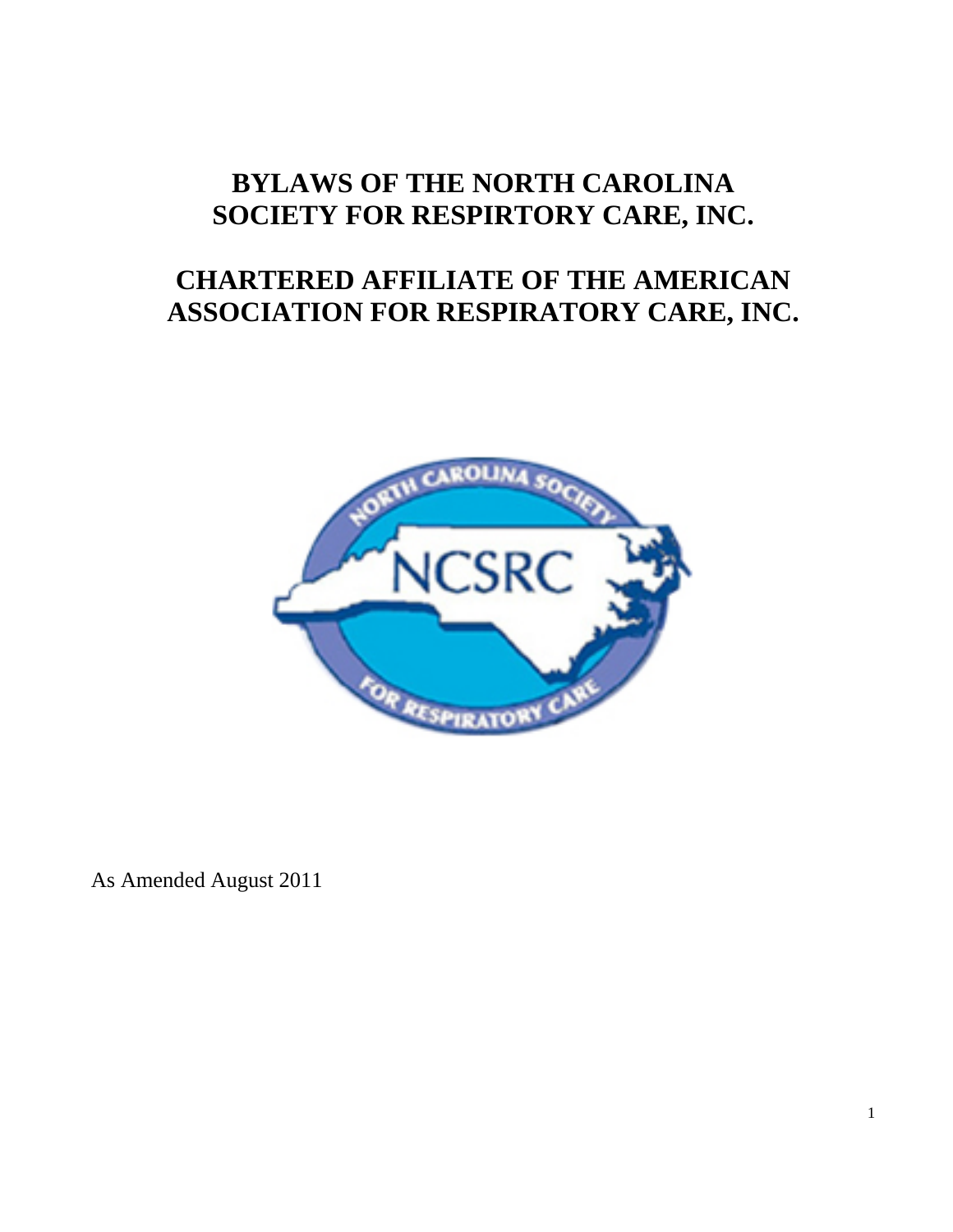# **ARTICLE I***.* **PREAMBLE**

This organization shall be known as the North Carolina Society for Respiratory Care, incorporated under the General Not-For-Profit Corporation Act of the State of North Carolina, hereinafter referred to as the Society or NCSRC. Articles of Incorporation are on file with the Secretary of State of North Carolina.

The Society shall be a chartered affiliate of the American Association for Respiratory Care, Incorporated, hereinafter referred to as the Association or AARC, which is incorporated under the general not-for-profit Corporation Act of the State of Illinois.

## **ARTICLE II. BOUNDARIES**

The area included within the boundaries of this Society shall be the boundaries of the State of North Carolina.

#### **ARTICLE III. OBJECTIVES**

Section 1. Purpose

The Society is formed to:

- a. Encourage, develop and provide educational programs for those persons interested in cardiopulmonary care and diagnostics, hereinafter referred to as Respiratory Care.
- b. Advance the science, technology, ethics and art of respiratory care through institutes, meetings, lectures, publications, other materials and community involvement.
- c. Develop and maintain standards for the practice of respiratory care.
- d. Facilitate cooperation and understanding among respiratory care practitioners, physicians, health care organizations and professions, governmental agencies, industry and the public.
- e. Provide education of the general public in pulmonary health promotion and disease prevention.

Section 2. Intent

- a. No part of the monies of the Society shall inure to the benefit of any private member or individual, nor shall the Society perform particular services for individual members thereof.
- b. The Board of Directors shall provide for the distribution of funds, income, and property of the Society to charitable, educational, scientific, or religious corporations, organizations, community chests, foundations, or other kindred institutions maintained and created for one or more of the forgoing purposes, if at the time of distribution the payee or distributees are exempt from income taxation, and if gifts or transfers to the payee or distributees are then exempt from taxation under the provisions of Section 501, 2055, and 2522 of the Internal Revenue Codes or changes which amend or supersede the said Sections.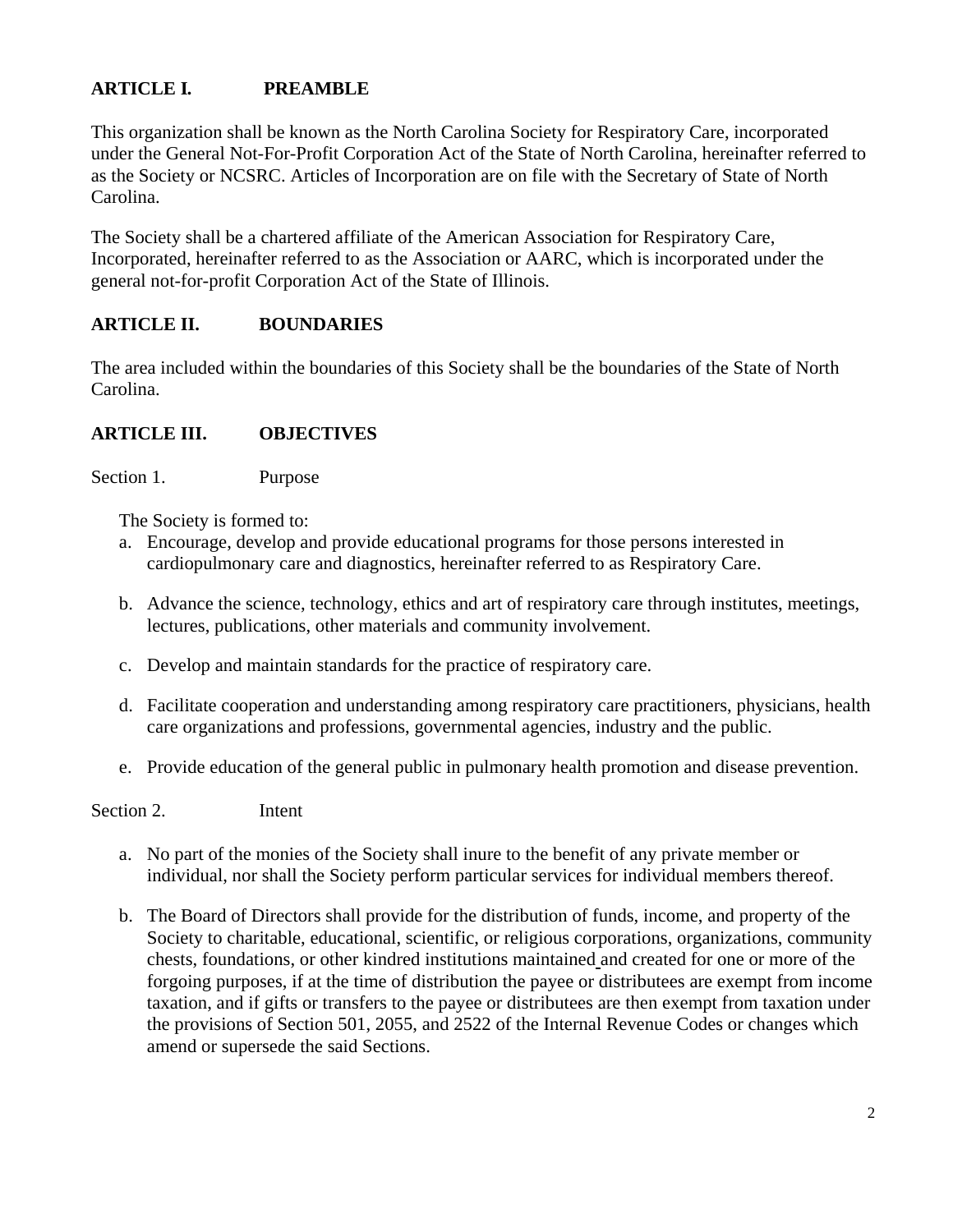- c. In the event of the dissolution of this Society, whether voluntary or involuntary, all of its remaining assets shall be distributed in such a manner as the Board of Directors of this Society shall by majority vote determine to be the best calculated to carry out the objectives and purposes for which the Society is formed. The distribution of funds, income, and property of this Society upon the dissolution may be made available to any charitable, educational, scientific, or religious corporations, organizations, community chests, foundations, or other kindred institutions maintained and created for one or more of the foregoing purposes, if at the time of distribution the payee or distributees are exempt from income taxation, and if gifts or transfers to the payee or distributees are then exempt from taxation under the provisions of Section 501, 2055, and 2522 of the Internal Revenue Codes or changes which amend or supersede the said Sections.
- d. The Society shall not commit and act which shall constitute the unauthorized practice of medicine under the laws of North Carolina, or any other state.

# **ARTICLE IV. MEMBERSHIP**

Section 1. Classes

The membership of the Society shall consist of the following classes: Active, Associate, and Special.

## Section 2. Active Member

Active members shall be persons who meet one of the following criteria: 1) Are graduates of an educational program in Respiratory Care accredited by an AARC-recognized agency, 2) hold a credential issued by an AARC recognized agency, or 3) are legally credentialed as a Respiratory Care Practitioner if he/she is employed in a state or territory that maintains a legal credential for respiratory care professionals. Active Members of the AARC can specify that they will affiliate with the NCSRC. Active Members of the NCSRC are also active members of the AARC.

#### Section 3. Associate Member

Associate members shall be persons who have a position related to respiratory care and do not otherwise qualify for active membership status. There shall be the following sub-classes of Associate Membership:

- a. Foreign Meets the requirements for Associate Membership and resides in any foreign country.
- b. Student Meets the requirements for Associate Membership and is enrolled in an educational program in Respiratory Care accredited by, or in the process of seeking accreditation from, an AARC-recognized agency.
- c. Physician Meets the requirements for Associate Membership and is duly licensed as a doctor of medicine or osteopathy.
- d. Industrial Meets the requirements for Associate Membership and his or her primary occupation or business, or a majority of his or her business time is directly or indirectly devoted to the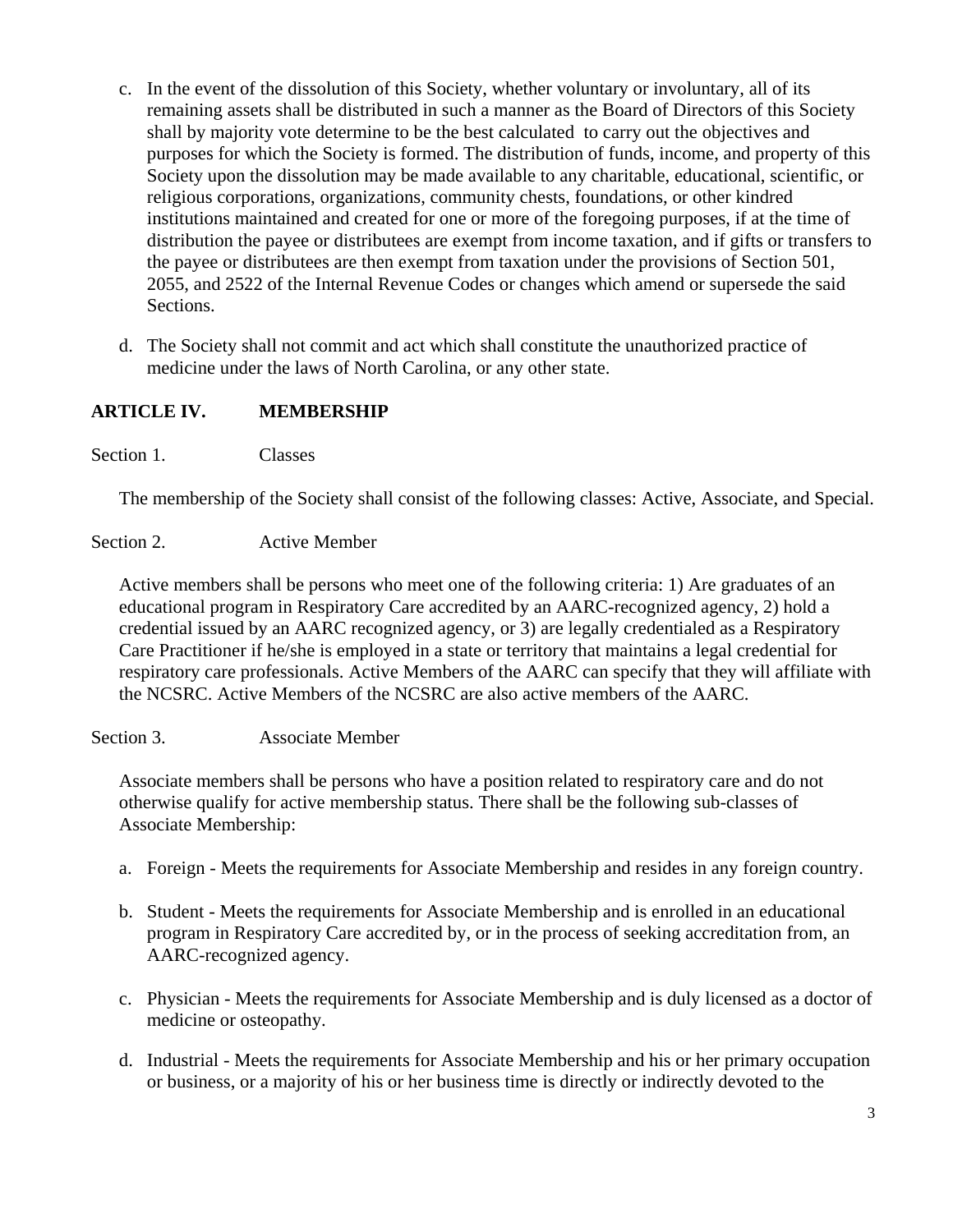manufacture, sale, or distribution of equipment or products, which are directly or indirectly used in the area of Respiratory Care.

Section 4. Special Member

- a. Life Member Life members shall be active members who have rendered outstanding service to the Society. Selection process is outlined in the Standing rules.
- b. Honorary Member Honorary members shall be persons not otherwise eligible for active membership status, who have rendered distinguished service to the Society. Selection process is outlined in the Standing Rules.
- c. General Member General members shall be persons with an interest in Respiratory Care who does not qualify for other membership classifications.

Section 5. Application

Verified Association membership shall confer Society membership status.

Section 6. Privileges

- a. Active members and Active Life members in good standing shall be entitled to all the rights and privileges of membership of the Society, including the right to vote, hold office, hold committee chairmanships, committee membership and serve as Delegate to the Association.
- b. All Associate Member classifications*,* and Honorary, General*,* and Inactive Life members in good standing shall be entitled to all the rights and privileges of membership of the Society, except the right to vote, hold office, hold committee chairmanships or serve as Delegate to the Association.

Section 7. Ethics

If the conduct of any member shall appear to be in violation of the by-laws, standing rules, code of ethics, or other regulations adopted by the Society, or shall appear to be prejudicial to the Society's interest, such member may be subject to action deemed appropriate by the Board of Directors.

Section 8. Dues

- a. The Society may require its members to pay dues to the Society. Annual dues of the Society, if any, shall be determined by the Board of Directors of the Society.
- b. Life and Honorary members shall be exempt from dues payment.
- c. Dues shall be payable annually at a time set forth by the Board of Directors of the Society and shall become delinquent sixty (60) days after the billing date. Any member whose dues are not paid by the delinquent date shall be notified of such delinquency and suspended from further services and privileges. Reinstatement shall be in accordance with procedures set forth in the Society's Standing Rules.

# **ARTICLE V. OFFICES**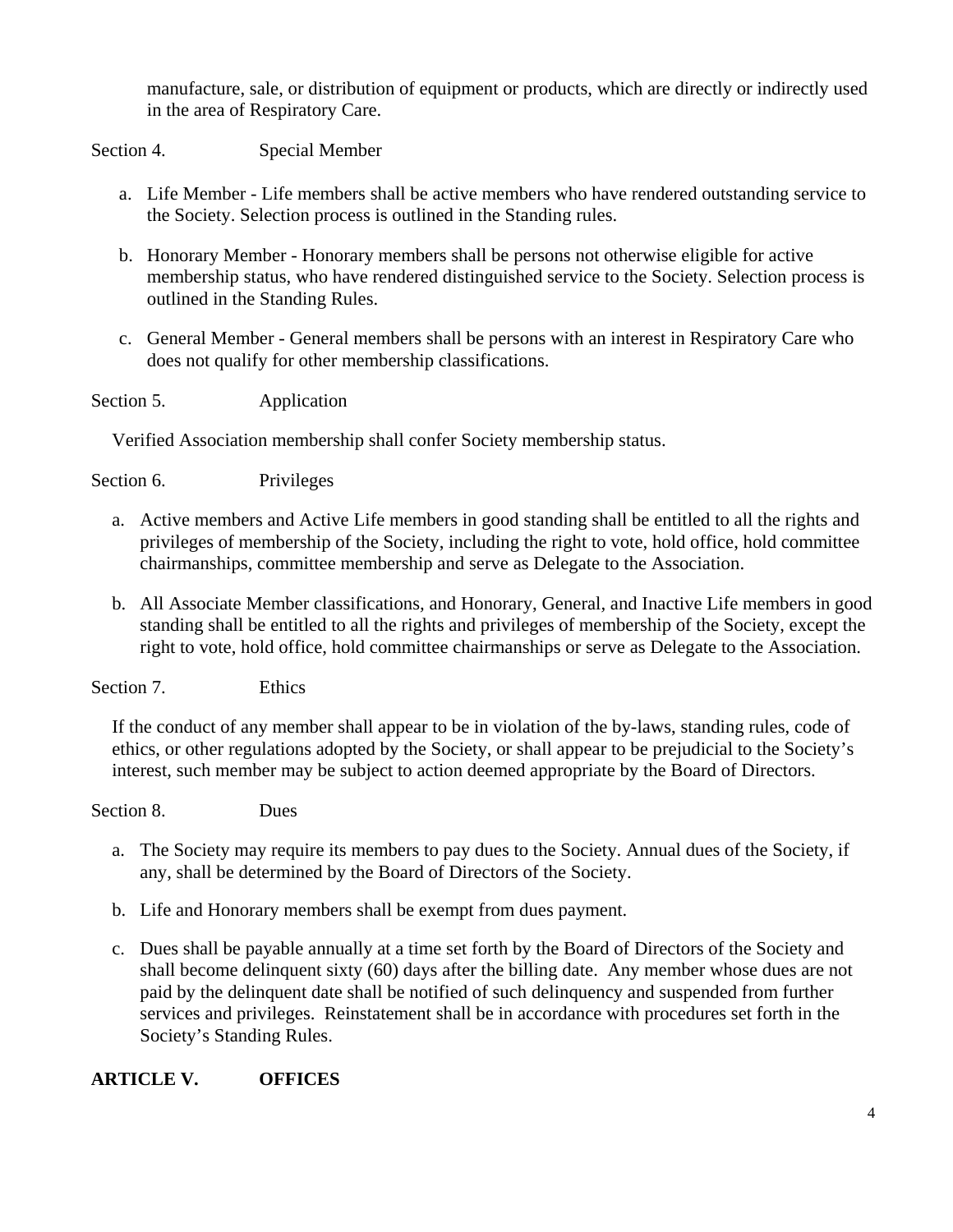Section 1. Officers

The officers of the Society shall consist of a: President, Vice-President, Secretary, and Treasurer, and in alternate years a President-elect and Immediate Past President.

Section 2. Directors

There shall be twelve (12) directors.

Section 3. Delegate(s)

 There shall be a delegation consisting of not more than three (3) Delegates who shall be elected by the NCSRC members who are Active or Life members of the AARC. The president–elect of the NCSRC may optionally serve as a member of the delegation.

Section 4. Nominations and Elections

- a. Nominations and elections of Society offices shall be conducted according to Society Standing Rules.
- b. The membership will be informed of the results of the election process at the Society Annual Meeting.
- c. Only Active AARC members are able to vote or run for membership on the NCSRC Board of Directors.
- Section 5. Qualifications

Active members shall be eligible to hold office. Active Life members shall be eligible to hold office provided that they work under medical direction and their primary function is related to the management, education, research, and/or clinical practice of respiratory care. Criteria for holding an office shall be specified in the Society's Standing Rules.

Section 6. Terms of Office

- a. President Shall serve two years and automatically accede to the office of Past-President.
- b. President-Elect Shall serve for one year and then automatically accede to the office of President.
- c. Past-President Shall serve for one year immediately following completion of the term as President.
- d. Directors Shall serve a term of three (3) years.
- e. Vice-President and Secretary Shall serve one (1) year terms.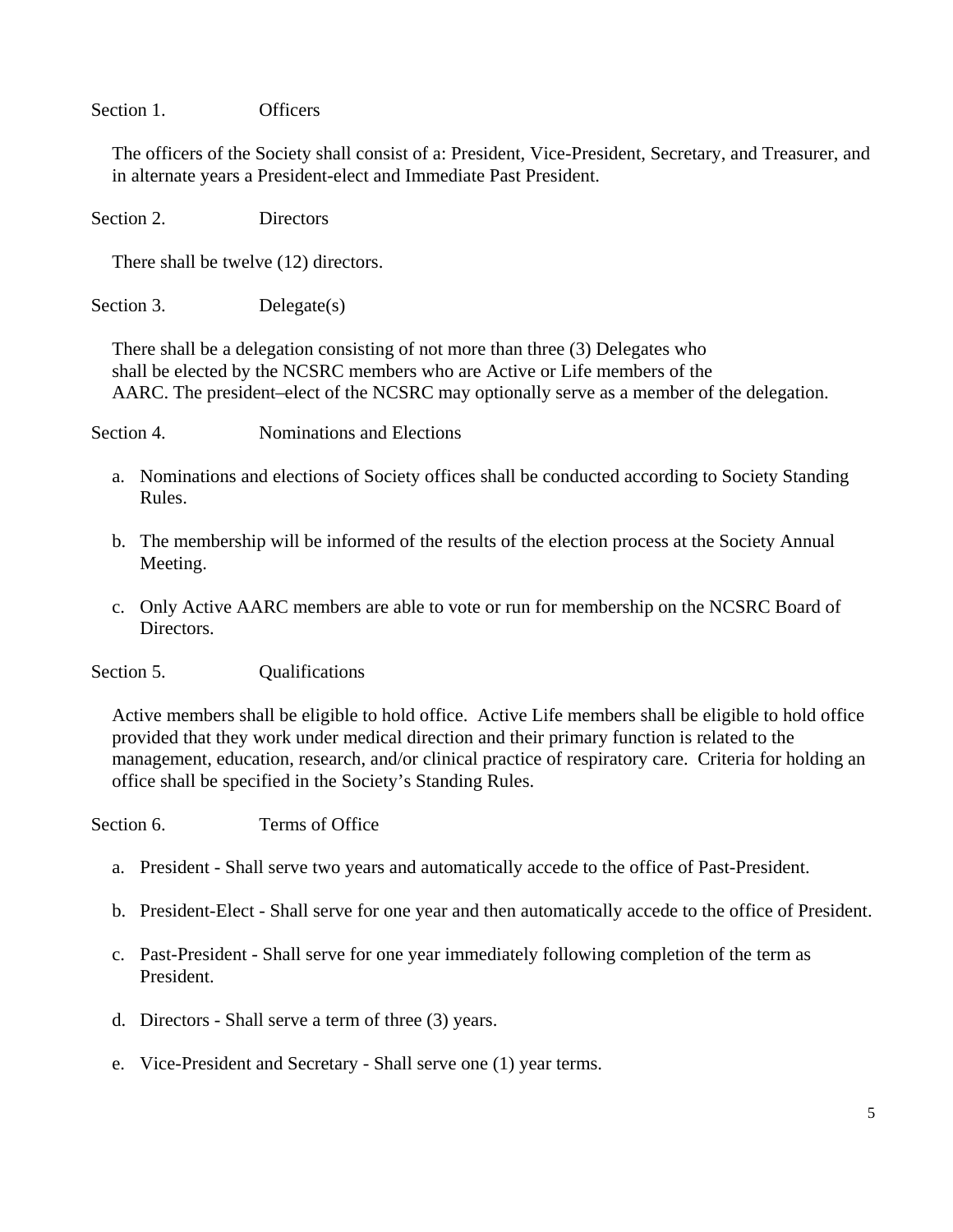- f. Treasurer Shall serve a two (2) year term.
- g. Delegates Each delegate will serve a 4 year term; the first two years as the junior delegate and the second two years as the senior delegate. The junior delegate will automatically accede to the position of senior delegate. If the president-elect serves as a delegate, he/she serves a one year term.

Section 7. Consecutive Terms

- a. The President-Elect, President, and Immediate Past-President are not limited to the number of terms they may serve in the same office. However, the President-Elect shall complete immediate successive full terms of one (1) year as President-Elect, two (2) years as President, and one (1) year as Past President, with exceptions in the event of office vacancy as described in the Society's Standing Rules.
- b. The Vice-President and Secretary may serve no more than three (3) consecutive terms in the same office.
- c. The Treasurer may serve no more than two (2) consecutive terms in the same office.
- d. A Director, having served a full three (3) year term, shall not immediately succeed himself in that office.
- e. The Delegate having served a full four (4) year term shall not immediately succeed himself in that office.

Section 8. Vacancies

- a. In the event of a vacancy in an Officer or Director position, that position shall be filled as set forth in the Society's Standing Rules.
- b. In the event of a vacancy in the position of Delegate, the Board of Directors shall appoint a qualified individual from the Board of Directors to be the Society's representative to the Association until the next scheduled election.
- c. Appointments require a majority affirmative vote of the Board of Directors.

Section 9. Duties

- a. President The President shall be the chief executive officer of the Society, shall preside at the meetings of the Board of Directors, meetings of the Executive Committee, and the annual business meeting of the Society, shall present to the membership an annual report of the Society, and shall perform such other duties as assigned by the Board of Directors or as set forth in the Society's Standing Rules.
- b. President-Elect The President-Elect shall become the Acting President and assume the duties of the President in the event of the President's absence, resignation or disability, and perform such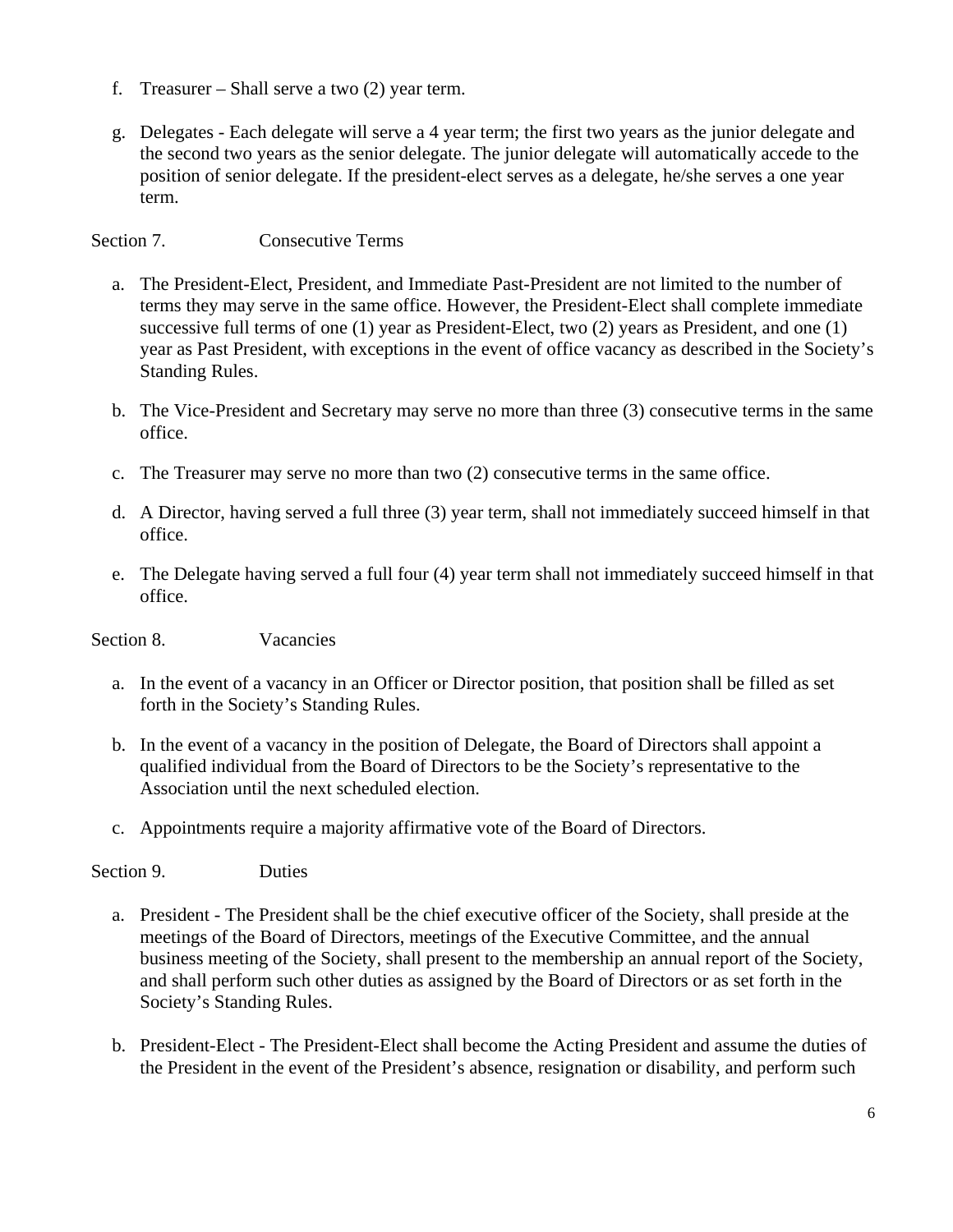other duties as assigned by the President, the Board of Directors, or as set forth in the Society's Standing Rules.

- c. Vice-President The Vice-President shall assume the duties of the President-Elect in the event of the President-Elect's absence, resignation, or disability, but shall not assume the office of President-Elect. He shall perform such duties as assigned by the President, the Board of Directors, or as set forth in the Society's Standing Rules.
- d. Secretary The Secretary shall have charge of maintaining the Society records, keeping minutes of the Board of Directors and annual business meeting, attesting to the signature of the Society officers, and performing other duties as set forth in the Society's Standing Rules.
- e. Treasurer The Treasurer shall have charge of all funds and securities of the Society, maintaining full and accurate accounts of revenue and expenses, present an annual financial report to the membership and perform such other duties as set forth in the Society's Standing Rules.
- f. Immediate Past-President The Immediate Past-President shall advise and consult with the President, serve on the bylaws committee, and shall perform such other duties as shall be assigned by the President or the Board of Directors.
- g. Delegate The Delegates shall represent the Society to the Association and submit activity reports to the Board of Directors and to the membership at the annual business meeting.

# **ARTICLE VI. BOARD OF DIRECTORS**

## Section 1. Composition

The Board of Directors shall consist of the President, who shall serve as chairman and presiding officer, Vice-President, Secretary, Treasurer, Delegates, twelve (12) Directors, and President-Elect and Immediate Past President in alternate years. These twelve (12) Directors shall consist of four (4) Directors from each of the three (3) regions of North Carolina, namely the Eastern, Central, and Western regions. These regions will be defined in the Society Standing Rules.

#### Section 2. Meetings

- a. The Board of Directors shall hold no less than two (2) meetings during the calendar year. Scheduled meetings are outlined in the Standing Rules.
- b. Special Meetings of the Board of Directors shall be called by the President as such times as the business of the Society shall require, or upon written request by the majority of the Board of Directors, filed with the President.
- c. Meetings of the Board of Directors may be in person, by telephone or video conferencing, or other electronic means as shall be determined by the Board of Directors.
- d. A majority of the Board of Directors shall constitute a quorum at any meeting of the Board.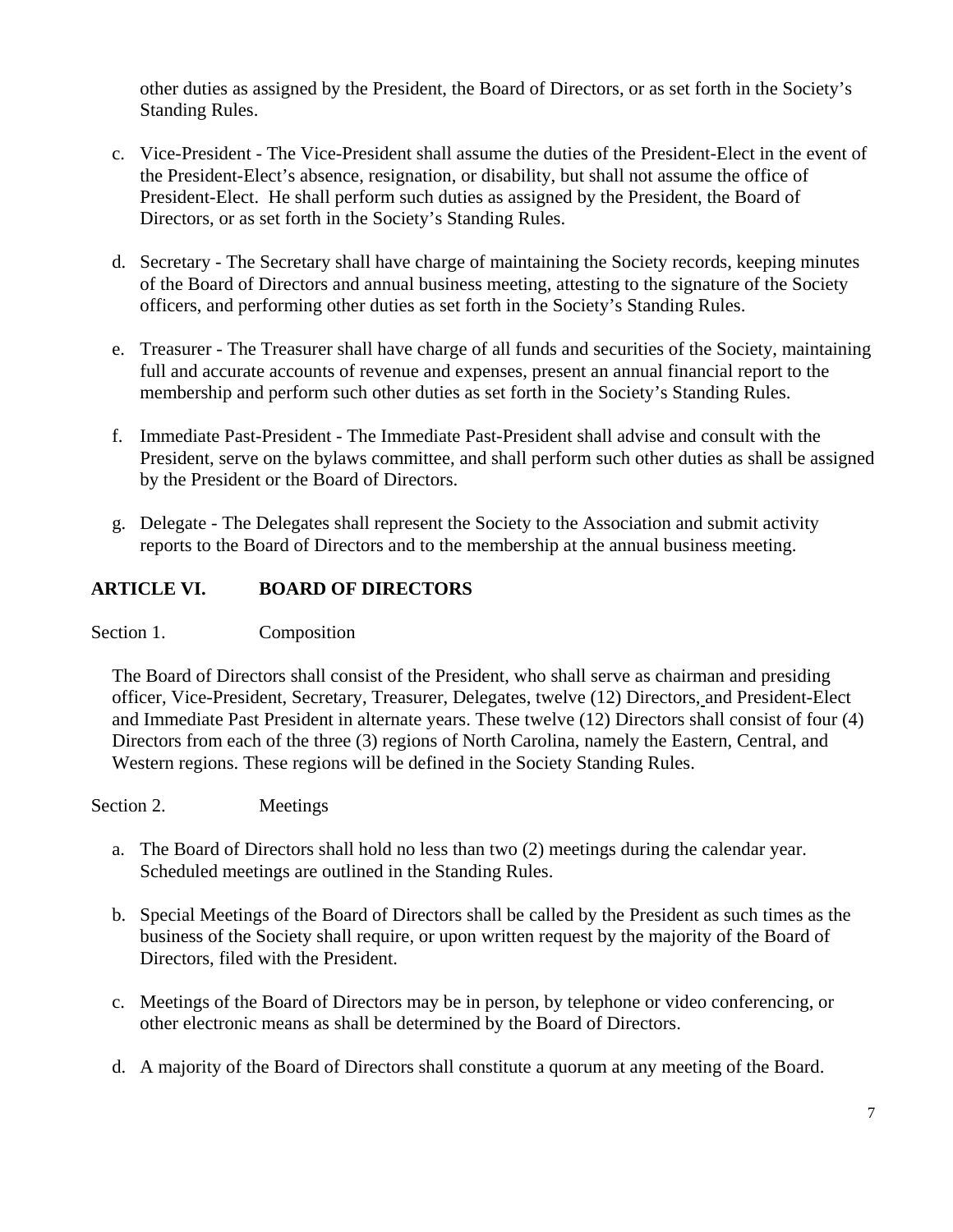## Section 3. Executive Committee

The Executive Committee shall consist of the President, Vice-President, Secretary, and Treasurer, and President-Elect and Immediate Past-President in alternate years.

Section 4. Duties and Authority

- a. The Board of Directors shall supervise all corporate business and administrative activities of the Society and perform such duties within the limitations of these Bylaws and as set forth in the Society's Standing Rules.
- b. The Board of Directors shall have the authority to declare any officer or director position vacant by two-thirds (2/3) vote, upon refusal or neglect of any member of the Board to perform the duties of the office. Written notice shall be given to the officer or director that the position has been declared vacant.
- c. The Executive Committee shall perform the duties of the Board of Directors between meetings of the Board of Directors. Decisions of the Executive Committee will be ratified by the Board of Directors at their next meeting.

#### Section 5 Voting

Each member of the Board of Directors will have one (1) vote. The President shall vote only in the event of a tie. Proxies will be accepted on specific issues when submitted to the Secretary at the beginning of the meeting and approved by the Board.

## **ARTICLE VII. SOCIETY DELEGATION TO THE AARC HOUSE OF DELEGATES**

Delegates shall be elected to by active and life members of the society to represent the Society in the American Association for Respiratory Care House of Delegates and perform other duties set forth in the Society's Standing Rules, the AARC By-laws or House of Delegates Rules.

## **ARTICLE VIII. BOARD OF MEDICAL ADVISORS**

Section 1. Authority and Responsibility

The Board of Medical Advisors shall serve as representatives of the Society's sponsoring medical organizations and may provide advice and assistance in regard to medical policy.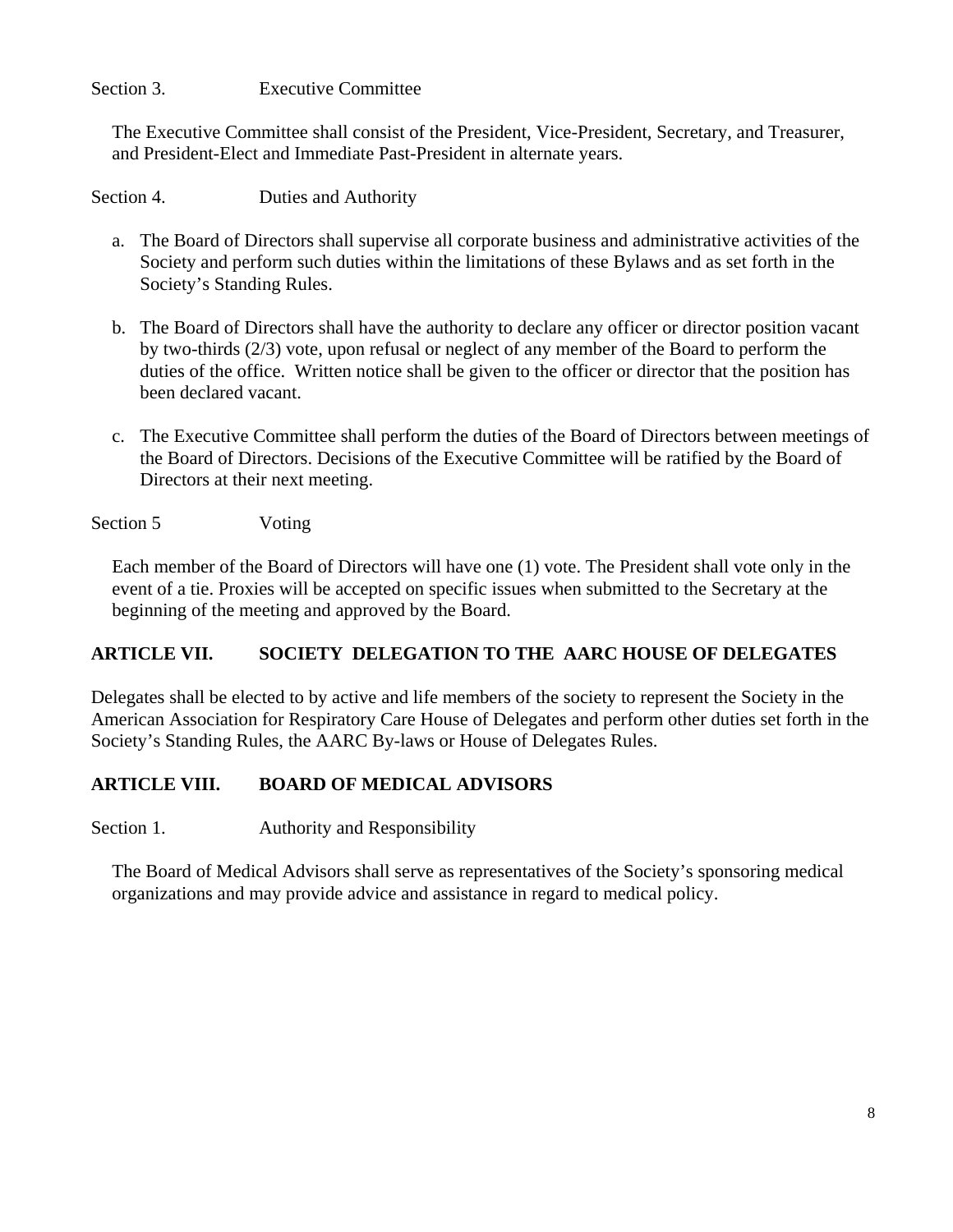#### Section 2. Composition

The Board of Medical Advisors should consist of representatives appointed by sponsoring medical organizations or as set forth in the Society's Standing Rules.

Section 3. Cualifications and Term

- a. Physicians who are members of their sponsoring medical organization shall be eligible to serve as representatives of the Board of Medical Advisors.
- b. The term of office shall be four (4) years. The term of office shall begin on October 1 of each year.

## **ARTICLE IX. COMMITTEES**

Section 1. Standing Committees

The standing committees of the Society shall be: Budget/Audit, Bylaws, Education, Judicial, Election, Membership, Nomination, Program, Public Relations, Publications, Long Range Planning, and Professional Standards. The number of members, their manner of appointment, term of office, objectives, and operating policies shall be specified in the Society's Standing Rules.

Section 2. Duties of Committees

- a. Budget/Audit: The budget/audit committee shall be responsible for auditing the financial affairs of the Society. The budget/audit committee shall monitor budget performance during the fiscal year and prepare a proposed annual budget for the following fiscal year.
- b. Bylaws. The bylaws committee shall be responsible for reviewing and processing amendments to the Bylaws and revisions to the Society's Standing Rules.
- c. Education. The education committee shall concern itself with the procuring and maintaining of educational materials, continuing and special education programs, and evaluation.
- d. Judicial. The judicial committee shall serve as an impartial body to investigate, deliberate, and render decisions on matters referred for its consideration and determination.
- e. Election. The election committee shall distribute ballots, validate and report all election results. Such ballots shall be submitted to the membership at least sixty (60) days prior to the annual business meeting.
- f. Membership. The membership committee shall evaluate the background, education, and experience of applicants for membership and coordinate membership drives.
- g. Nomination. The nomination committee, shall prepare and submit to the Board of Directors a slate of candidates for each office and for director position in accordance with the Society's Standing Rules.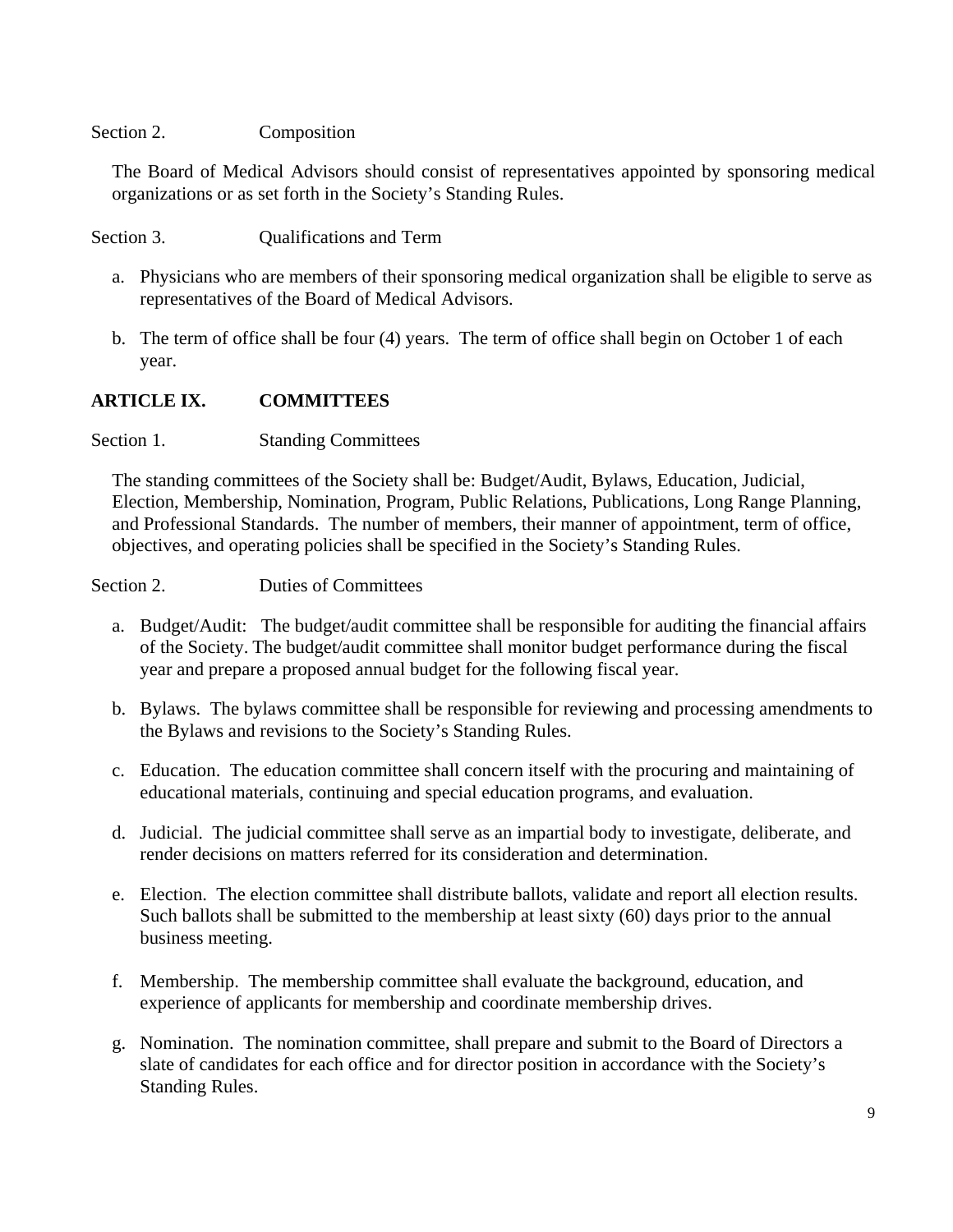- h. Program. The program committee shall be responsible for preparation and coordination of the programs for the annual convention and other Society educational meetings.
- i. Public Relations. The public relations committee shall concern itself with the activities of the Society in its relation with the public, hospitals and other organizations.
- j. Publications. The publications committee shall be responsible for the publication of the Society newsletter.
- k. Long Range Planning. The long range planning committee shall review the Society direction and set goals.
- l. Professional Standards. The professional standards committee shall concern itself with the activities of the Society as they relate to the development and maintenance of professional standards of respiratory care practitioners in the State of North Carolina.
- Section 3. Special Committees and Representatives

Special committees may be appointed by the President, subject to the approval of the Board of Directors. Representatives of the Society to external organizations shall be appointed by the President, subject to approval of the Board of Directors. Members of such committees or representatives shall meet the qualifications, perform such duties and comply with such procedures as defined in the Society's Standing Rules.

Section 4. Ex Officio Members

The President shall serve as an ex officio member of all standing and special committees with the exception of the budget/audit, election and nomination committees.

## **ARTICLE X. ANNUAL MEETING**

There shall be at least one (1) annual meeting of the Society, which shall include the annual business session of the membership. The annual meeting shall be held at a time and place set by the Board of Directors. The annual meeting shall be held for the purpose of presenting reports to the membership and other business brought by the President. Written notice of the time and place of the annual meeting and agenda for the annual business meeting shall be sent to all members of the Society not fewer than sixty (60) days prior to the meeting.

## **ARTICLE XI. FISCAL YEAR AND BUDGET**

- 1. The fiscal year of the Society shall be from January 01 through December 31.
- 2. The budget shall be published for the membership not more than sixty (60) days following adoption by the Board of Directors.

# **ARTICLE XII. PARLIAMENTARY AUTHORITY**

The appointment of a parliamentarian may be made at the discretion of the NCSRC president. If appointed, the parliamentarian will serve a one year term. The rules contained in the current edition of